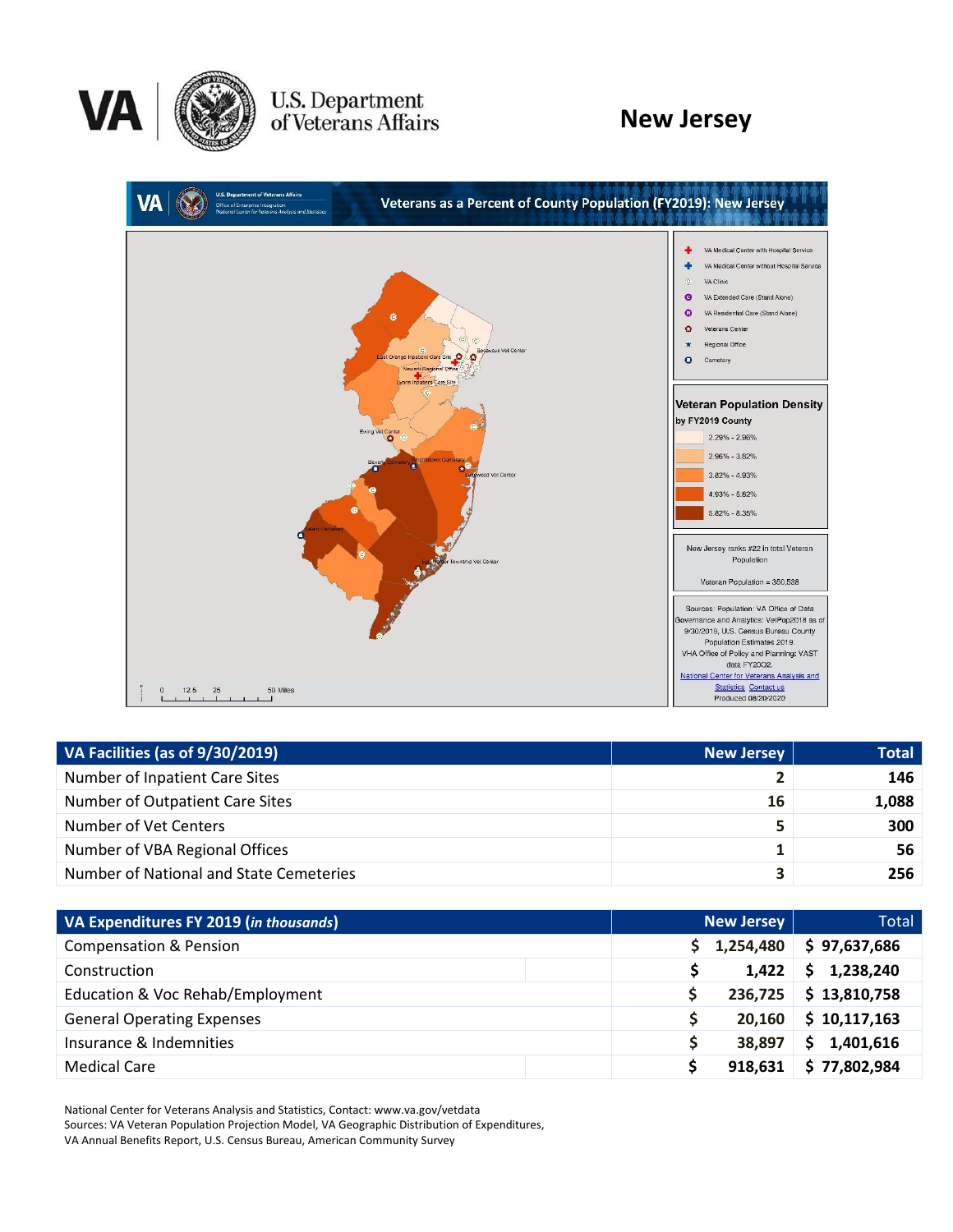

# U.S. Department<br>of Veterans Affairs

# **New Jersey**

| Veteran Population (as of 9/30/2019)           | <b>New Jersey</b> | <b>Total</b> |
|------------------------------------------------|-------------------|--------------|
| <b>Number of Veterans</b>                      | 350,538           | 19,928,795   |
| Percent of Adult Population that are Veterans  | 4.4%              | 6.8%         |
| Number of Women Veterans                       | 27.856            | 2,014,727    |
| Percent of Women Veterans                      | 7.9%              | 10.1%        |
| <b>Number of Military Retirees</b>             | 19,081            | 2,174,409    |
| Percent of Veterans that are Military Retirees | 5.4%              | 10.9%        |
| Number of Veterans Age 65 and Over             | 184,394           | 9,180,714    |
| Percent of Veterans Age 65 and Over            | 52.6%             | 46.1%        |
|                                                |                   |              |

## **Age Distribution New Jersey National**



#### **Period of Service New Jersey National**







#### **Educational Attainment ■ New Jersey ■ National**



| VA Healthcare and Benefits (as of 9/30/2020)         | <b>New Jersey</b> | <b>Total</b> |
|------------------------------------------------------|-------------------|--------------|
| Number of Veterans Receiving Disability Compensation | 60.027            | 5,081,692    |
| Number of Veterans Receiving Pension                 | 2.459             | 219,587      |
| Number of Dependency & Indemnity Comp Beneficiaries  | 6.416             | 445,503      |
| Number of Education Beneficiaries (as of 9/30/2019)  | 90,047            | 900,740      |
| Number of Enrollees in VA Healthcare System          | 137,896           | 9,161,716    |
| Number of Unique Patients Treated                    | 73.499            | 6,112,562    |

National Center for Veterans Analysis and Statistics, Contact: www.va.gov/vetdata Sources: VA Veteran Population Projection Model, VA Geographic Distribution of Expenditures,

VA Annual Benefits Report, U.S. Census Bureau, American Community Survey